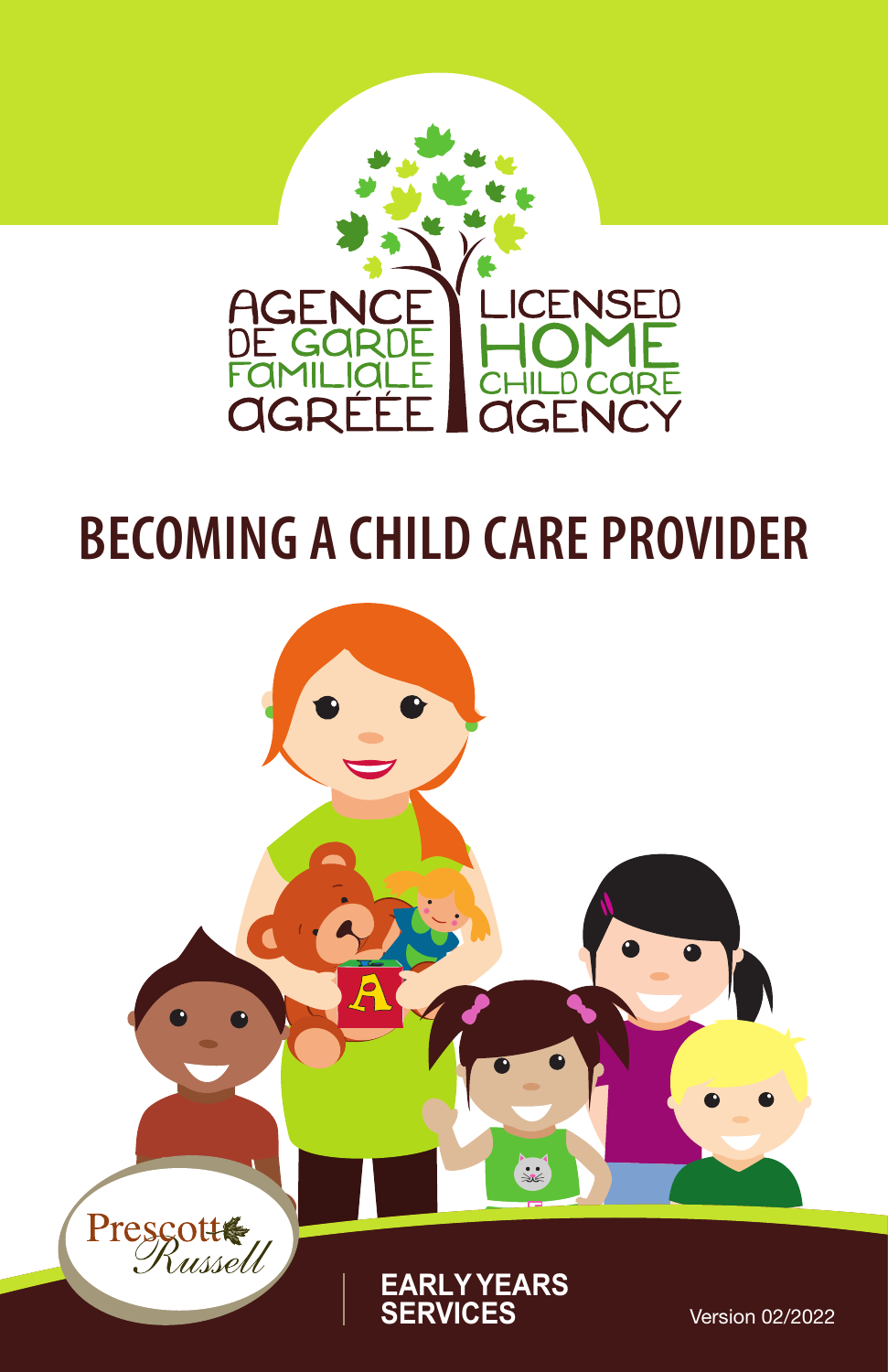# Welcome!

*Interested in offering quality Child Care from your home? The person responsible for Home Child Care Services (called a Provider) provides a nurturing environment in which children can safely create, explore, and grow.*

*Parents seek to find a warm, caring, and trustworthy individual to care for their children while they are at work. The Prescott and Russell Licensed Home Child Care Agency is looking for individuals who are interested in starting or developing their own Home Child Care Centre. If you meet our selection criteria, our qualified Staff will provide the support necessary to deliver the highest quality of Child Care Services.*

*If you plan to offer Home Child Care Services, this brochure will provide you with some basic information to help you make an informed decision and determine whether this kind of work is for you.*



**It goes without saying that the tasks of a Provider are demanding and require a sense of humour, patience, flexibility, and organizational skills. Before taking any steps, ask yourself the following questions:**

- Do I enjoy working with children?
- Am I knowledgeable about children's development or willing to learn more about it?
- Do I feel able to take care of children for 9 to 10 hours per day?
- Are my spouse and children supportive of my decision to provide Home Child Care Services?
- Do I have a safe, healthy, and non-smoking environment that will enable children to learn through play?
- Can I cope with emergencies?
- Can I accept the difference in a client's lifestyle?
- Am I comfortable working in an environment where I would have almost no contact with other adults on a daily basis?
- Am I prepared to take on the responsibility of being my own boss (recordkeeping, planning activities, etc.)?

# **MAKING THE RIGHT CHOICE**

#### **Starting your own Child Care business is a rewarding experience You get to:**

- be self-employed and carry out recognized work from home.
- enjoy self-employed business expense deductions from your Income Tax return.
- choose your own hours that fit your family's schedule.
- make a difference in children's lives.
- supplement the family income without having to work outside the home.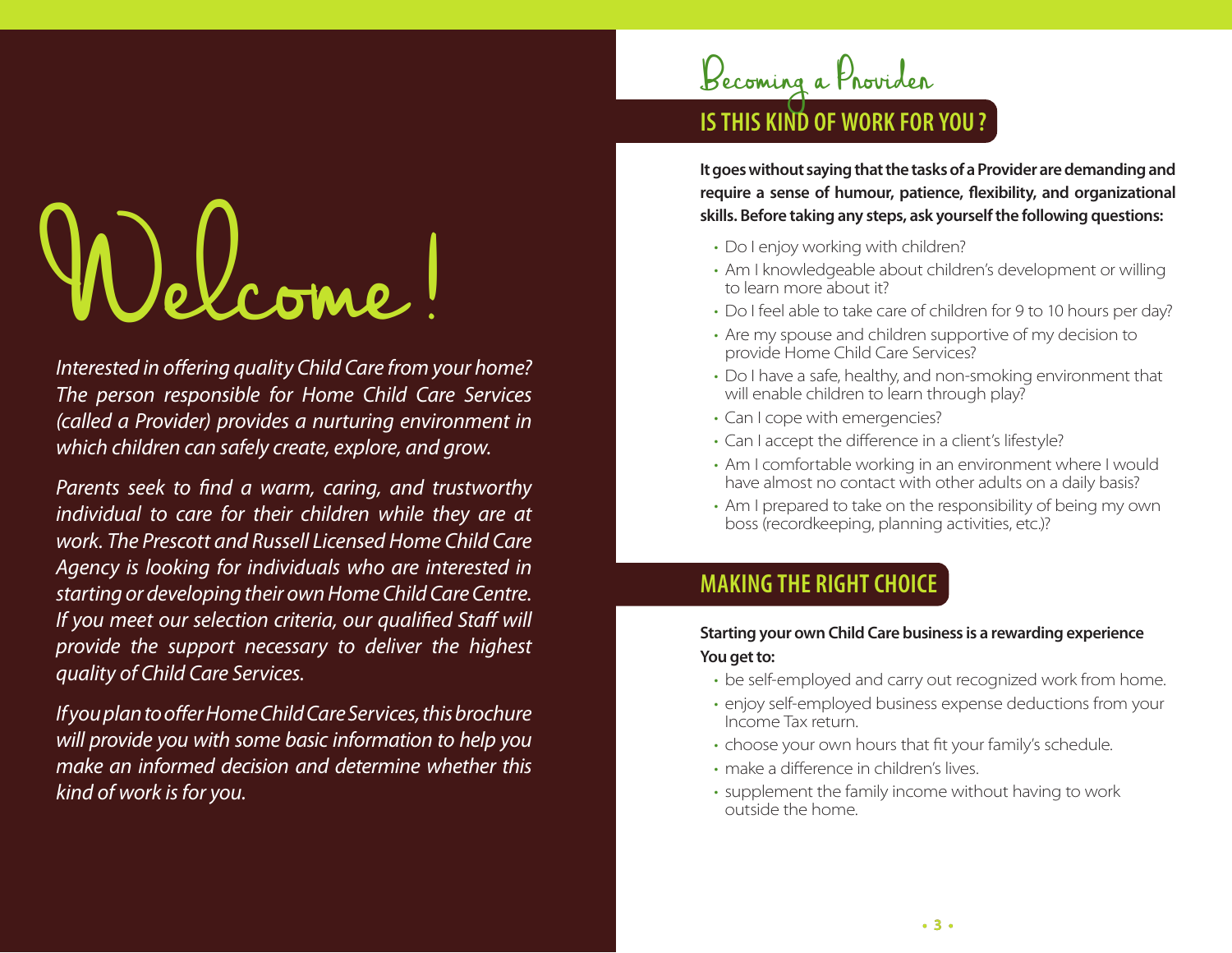# **SCREENING**

**The Child Care Advisor carefully chooses a Home Care Provider through an application and screening process. This involves filling out an application form, police and child protection services checks (for all adults 18 years and older who are in the home when children are present), medical certificate, and reference checks. It also involves undergoing a home screening by the Child Care Advisor to determine whether the home meets our standards of care, safety, and suitability.**

#### **OTHER REQUIREMENTS:**

- Commercial General Liability Insurance.
- Flexible hours of care to accommodate the work schedules of parents in the community.
- Motivation to maintain a safe home environment for children of all ages.
- First Aid Level C (AED).

*The Prescott and Russell Licensed Home Child Care Agency reserves the right to determine the suitability of the Provider and home based on the results of the interview and other procedures.*

# **WHAT WE DO**

#### **The Agency supports both Providers and parents in the community.**

#### **THE AGENCY SUPPORTS THE PROVIDER THROUGH:**

- referral of families;
- providing resources to enhance and support programming through regular visits;
- facilitating Provider-parent communication;
- developing policies and procedures that both the parents and the Providers follow;
- the collection of fees and bi-monthly direct deposit;
- the issuance of tax receipts;
- the provision of training through workshops and the opportunity to network with other learning-community Providers;
- the loaning of equipment (including double strollers, high chairs, playpen, etc.) and the availability of a toy lending library;
- support services of an Inclusion Counsellor for the inclusion of children with special needs;
- referral to community resources.

#### **THE AGENCY SUPPORTS THE PARENT THROUGH:**

- helping them find a Provider who is a member of the monitored Network (selected and visited regularly so that government standards are met);
- providing information and referral services from a Child Care Advisor;
- offering the possibility of financial subsidies for eligible families.

#### *There are several other advantages to participating in the Agency's program!*

*We also supply many resources: start-up craft kit, craft ideas, and a toy lending library of educational toys.*



**The Early Years Services of the Social Services Department of the United Counties of Prescott and Russell manage a Home Child Care Agency. The Agency is licensed by the Ontario Ministry of Education in accordance with the** *Child Care and Early Years Act, 2014.*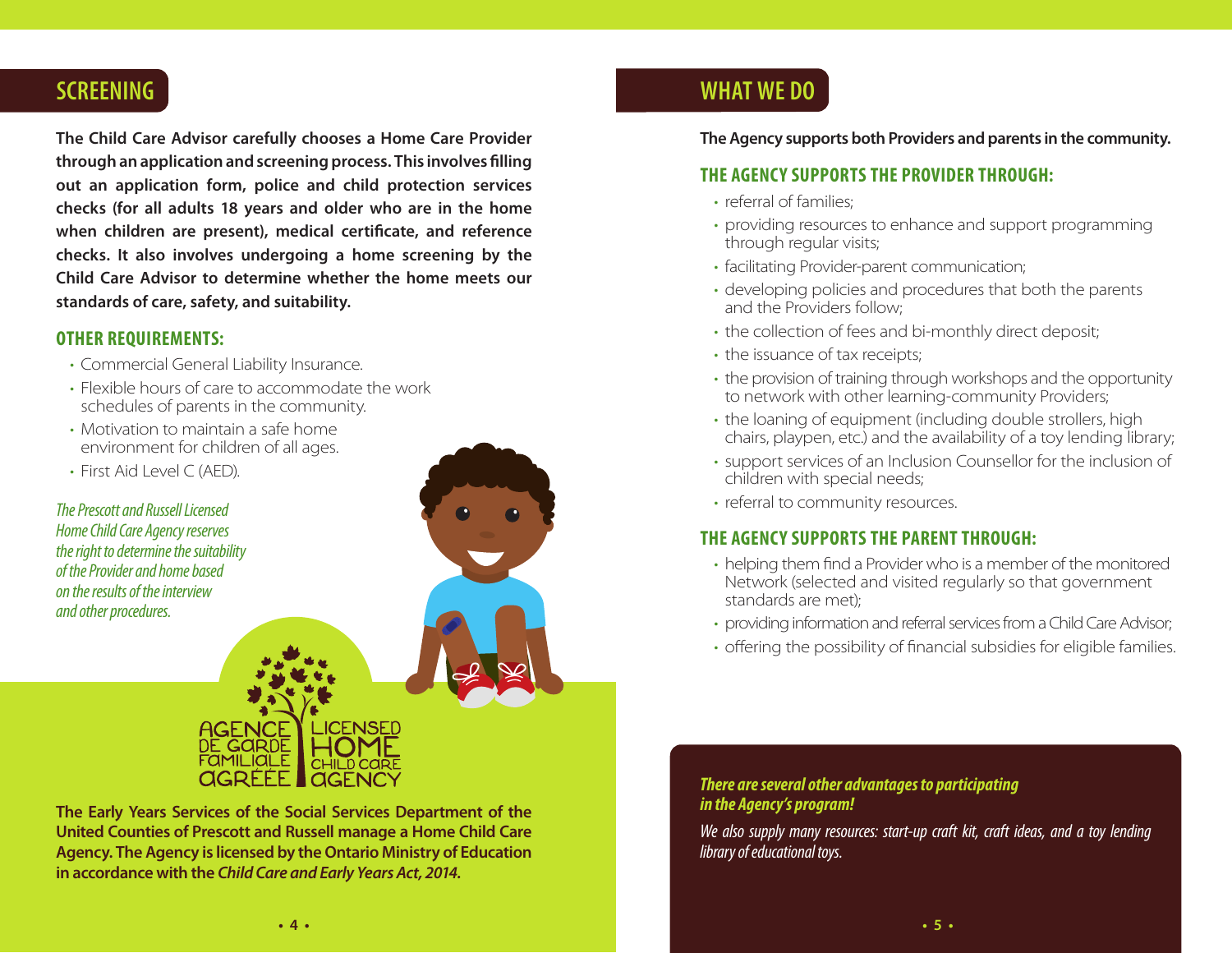# *CHILD CARE AND EARLY YEARS ACT, 2014*

#### **UNLICENSED HOME CHILD CARE** *(informal care)*

**The** *Act* **specifies the number of children you can care for. In Ontario, each Provider can look after five children under 13 years old.**

*https://www.ontario.ca/page/home-child-care-and-unlicensed-child-carehow-many-children-are-allowed* 

#### **LICENSED HOME CHILD CARE** *(formal care)*

**Providers working with a Licensed Home Child Care Agency like ours may also care for six or fewer children under 13 years old. However, there are limitations on the number of children in specific age groups who can be cared for in a Provider's home. The Home Child Care Provider, whether licensed or not, must include her own children under 4 years of age in the total number of children she is caring for.**

**As self-employed workers, Home Child Care Providers have the flexibility and control to determine the terms of their services: opening hours, as well as the number and ages of the children (always within the limits of the** *Act***). They may also make arrangements for private Child Care if a family meets the set criteria.** 

## **PROGRAM STATEMENT**

#### **VISION**

**High quality Home Child Care is possible when we work together in deep commitment to children.**

#### **MISSION**

**The Prescott and Russell Licensed Home Child Care Agency aims to provide a safe, nurturing, and responsive Home Child Care environment for children by supporting Providers and working in partnership with families.**

#### **DURING THE NEXT FEW YEARS, OUR AIM WILL BE:**

- to promote high-quality, age-appropriate, play-based learning experiences for children in Home Child Care residences affiliated with the Agency;
- that all Home Child Care Centres reflect the vision and principles described in the Program Statement (children, families, Providers, and community context may affect how a particular program looks and feels);
- to explore each Home Child Care's current approach and guide it toward an emergent approach;
- to offer a high-quality infant/toddler program based on knowledge of very early development, focused on relationships, safety, and well-being, each element of which is rooted in daily routines and experiences;
- to focus on the healthy development of the whole child social, emotional, physical, cognitive, and language development;
- to keep moving forward in increasing the quality of our practice, one step at a time.

#### **OUR PHILOSOPHY**

**The Prescott and Russell Licensed Home Child Care Agency's program is consistent with the Ministry of Education's policies, pedagogy, and curriculum. Some of the Ministry documents we reference in our program include the following:** 

- How Does Learning Happen? Ontario's Pedagogy for the Early Years;
- Ontario Early Years Framework;
- Ontario Early Learning Framework;
- Think, Feel, Act: Lessons from Research About Young Children;
- Early Learning for Every Child Today.

**The Prescott and Russell Licensed Home Child Care Agency philosophy also upholds the Ministry of Education's four foundational conditions that ensure optimal learning and healthy development: Belonging, Well-Being, Engagement, and Expression.** 

**Our philosophy is based on values and principles that affect the program offered to children and families. Providers share in the**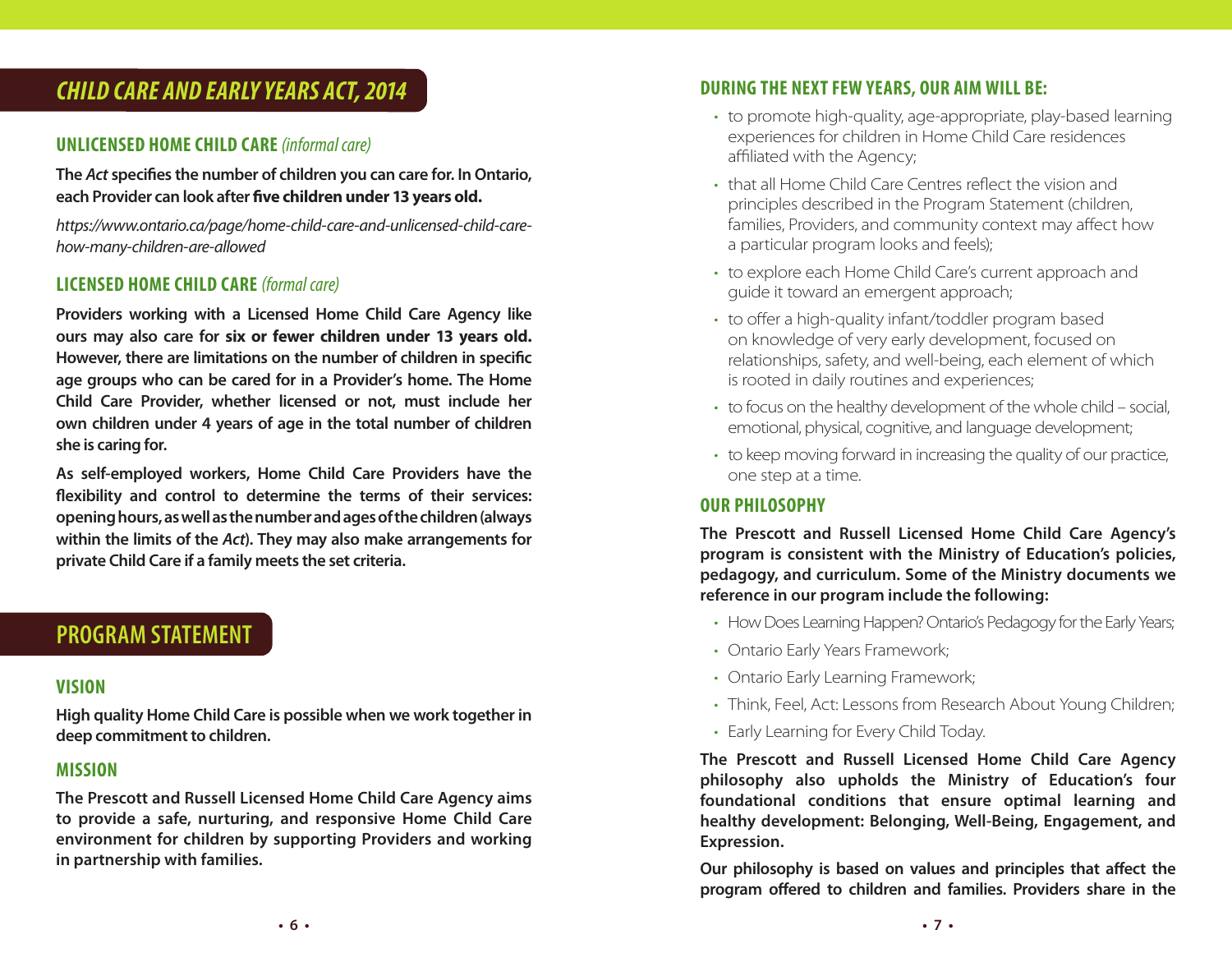**values and beliefs of our Agency and understand the importance of building strong relationships with both children and families.** 

**The following principles, based on research and practice, serve to promote continuous improvement in quality learning experiences. They are interconnected – they depend on and relate to each other. Also, they require our engagement and are based on the goal of achieving the best outcomes for children.** 

#### **PRINCIPLES THAT GUIDE OUR WORK**

**We reflect on the following beliefs when making decisions that affect children and their families.**

#### IMAGE OF THE CHILD

**Children are capable, competent, knowledgeable, resourceful, curious, imaginative, and inventive. They are born with a need to interact and communicate with others and to construct their own learning.**

#### RELATIONSHIPS

**According to** *How Does Learning Happen?***, fostering good relationships with children and their families is the single most important priority for Educators.** 

**Relationships are the foundation of all that we do. Through our interactions, we create a sense of belonging and acceptance where every individual (child, parent, Educator) experiences a feeling of being valued by others. Caring, mindful, and resourceful interactions are essential to providing learning environments that are inclusive and respectful.**



#### LEARNING THROUGH PLAY

**Play to a child IS learning. Early childhood experts know that children learn best through free play and discovery.**

**Play allows children to use their creativity while developing their imagination, dexterity, and physical, cognitive, and emotional strength. It is through play that children at a very early age engage and interact in the world around them.**

**In Home Child Care settings, the educational program and practice is built upon knowledge of each individual child, their interests and unique qualities. Using an emergent, play-based curriculum, Providers observe and listen closely to children and families to gain an understanding of current interests and abilities of the children. The children have uninterrupted periods of play, free choice, along with Provider-guided experiences and provocations.**

#### WELL-BEING: HEALTH, SAFETY, AND NUTRITION

**Well-being includes good mental and physical health, feelings of happiness and satisfaction. Well-being is enhanced by other important factors including children's level of involvement, participation and active learning, self-esteem, feelings and emotions.**

**In Home Child Care settings, relationships that are warm and supportive assist babies to express feelings such as joy, sadness, frustration, and fear, and support strong attachments.**

**Routines, rituals, rules, such as hand-washing, toilet training, and tidying up, provide opportunities to learn about health and safety. Children also develop self-reliance and confidence in personal hygiene, care, and safety for themselves and others.** 

**A healthy diet is essential for healthy living. Educators provide many opportunities for children to experience a range of nutritious foods and to learn about food choices. Cooking is seen as part of children's everyday learning experiences, and you will often smell this as you enter the Home Child Care. Providers also accommodate for differing food intolerances, as well as cultural and family beliefs during mealtimes.**

**Children also gain a basic understanding of the importance of an active lifestyle.**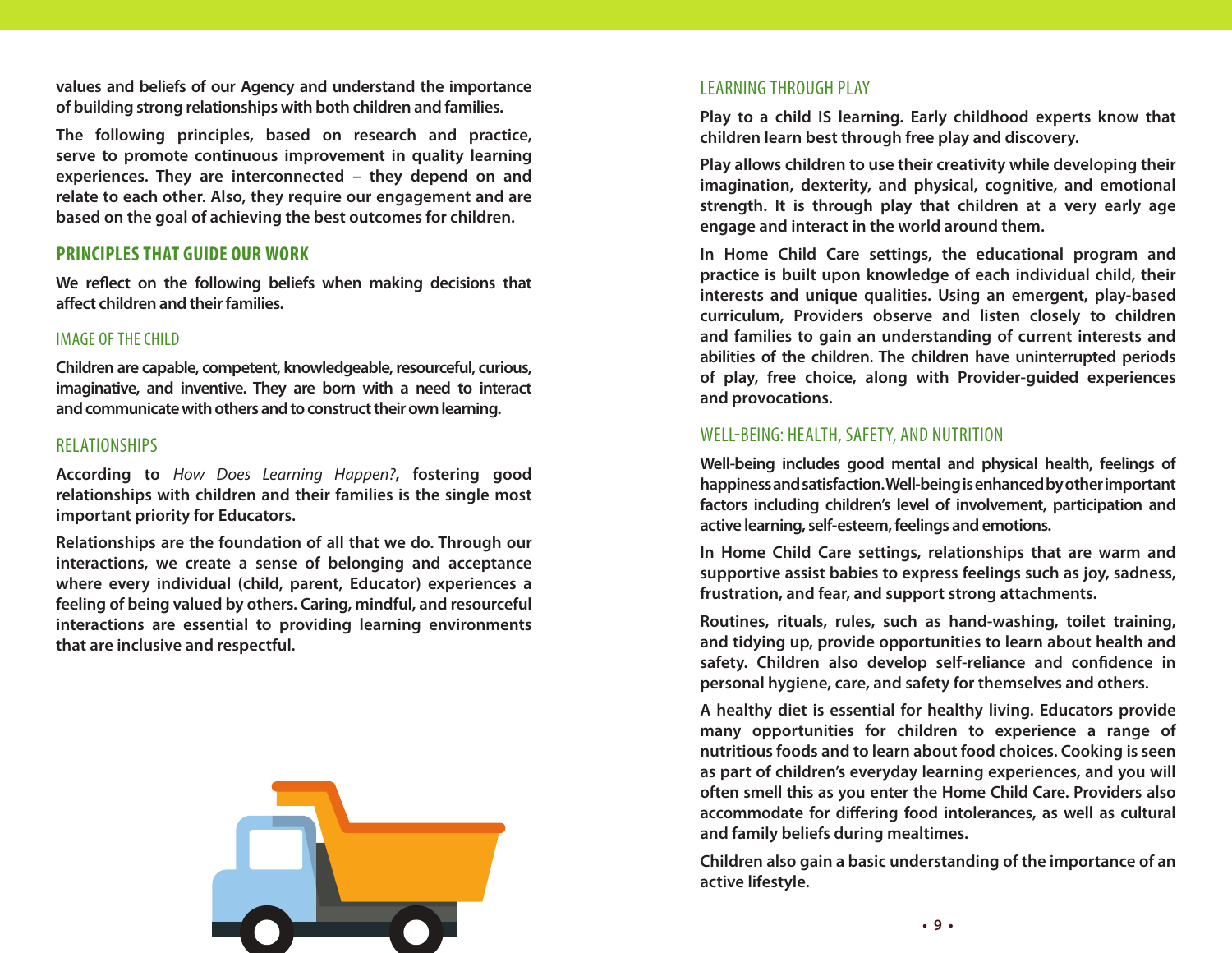#### ENVIRONMENT AS THE "THIRD EDUCATOR"

**The play space environment is seen as the "Third Educator". The indoor and outdoor spaces in the homes are meant to capture all things natural, sensorial, meaningful, and real. As a welcoming place, the home environment encourages encounters, communication, and relationships. In these varied and unique settings, adults and children are invited to discover together the joy of learning.** 

**In Home Child Care settings, there are spaces for children to be on their own or part of a small group. There are spaces for children to:**

- run, bounce, balance, dance, jump, climb, and ride a bicycle;
- explore, investigate, and experiment in natural settings (leafy areas, rock gardens, vegetable gardens, open grassy areas);
- free to play outside on rainy days we encourage families to bring rain coats and rain boots if they choose);
- smell, taste, touch, and feel the world around them (vegetable gardens, flower beds and potted planter boxes full of colour, and cook vegetables from the garden, natural environment);
- build, invent, and design (access to loose parts within the environment, blocks, and construction materials);
- paint, mould, draw, write, read, and relax (writing area with materials needed for literacy development, real-life literacy experiences through play, art);
- act out, dress up, and dramatize their feelings (dress ups, access to materials and fabric, props, blocks, and construction materials).

#### SELF-REGULATION

**Providers create opportunities to enhance a child's independence, confidence, and positive sense of self. They offer opportunities for children to strengthen self-regulation by finding what stresses the child and reducing stressors. They help children become self-aware, helping children to recognize whether they are restless or calm. They determine how to guide the child when he is restless, such as finding a quiet place and help the child recognize what works for him and what to avoid.** 

**In order to attain quality outcomes for children, the abovementioned principles will be incorporated into daily practice by Home Child Care Providers. They will give structure to everyday activities and guide program planning.**

The abovementioned principles are also consistent with the Ministry of Education pedagogy, which includes the following outcomes for children:

- Every child has a sense of **belonging** when he or she is connected to others and contributes to their world;
- Every child is developing a sense of self, health, and **well-being**;
- Every child is an active and **engaged** learner who explores the world with body, mind, and senses;
- Every child is a capable communicator who **expresses** himself or herself in many ways.

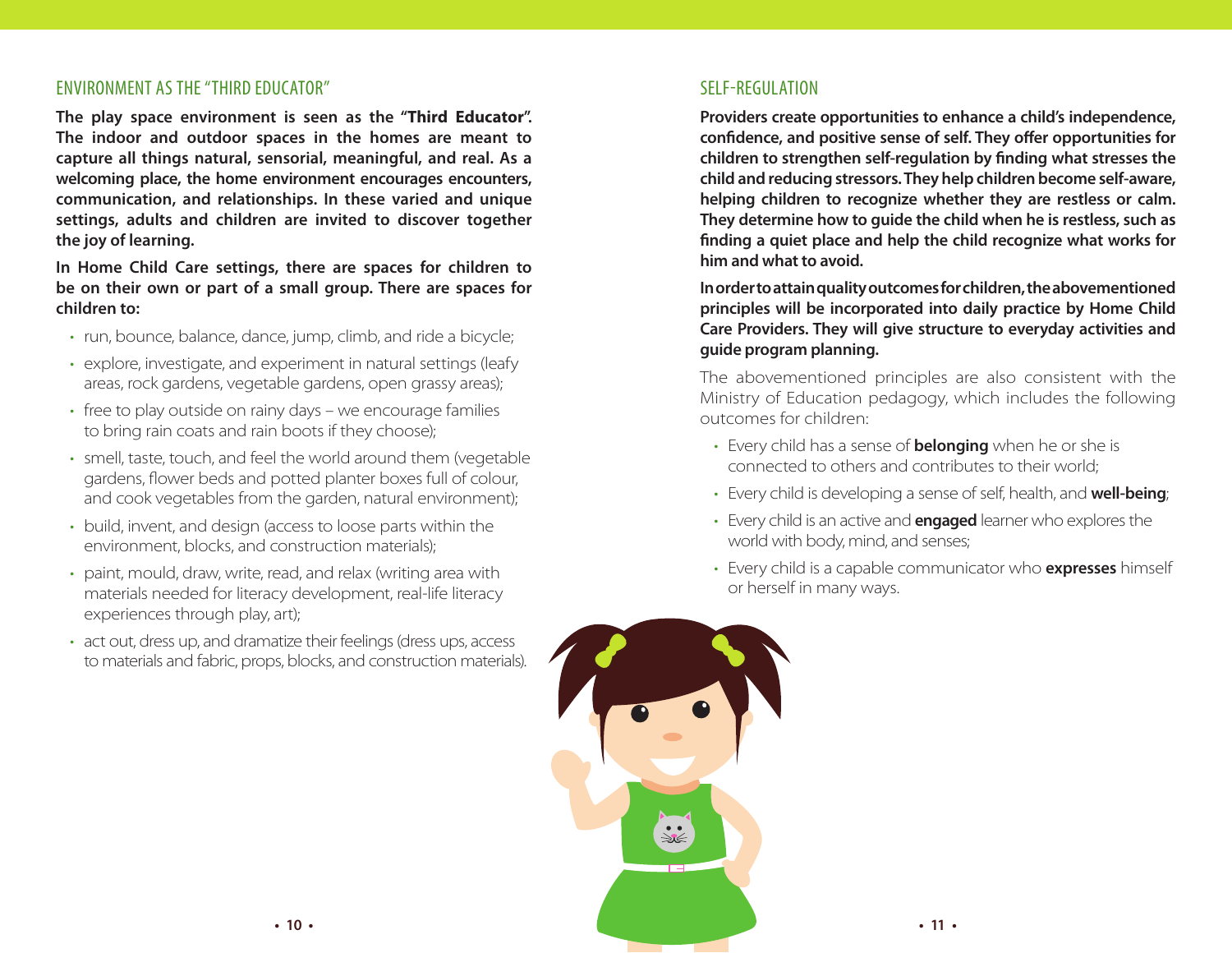#### **THE COMMUNITY**

**Children need multiple settings in which to learn and develop. Child Care Homes, families & communities complement each other and can work together to encourage consistent learning and development for children. Providers will work with members of the community to develop familiarity with their unique characteristics, strengths, and the opportunities each affords for learning. They will build connections with their local community partners (e.g. Early Childhood Professionals, public library, emergency services, health unit, schools, etc.) to support children's learning.** 

#### **THE PRESCOTT AND RUSSELL LICENSED HOME CHILD CARE AGENCY'S VALUES**

**Children are valued for their ability to do meaningful work, their curiosity and knowledge, and their need to play. Each child is a unique individual with differing abilities and deserves the encouragement, time, and space to try new things, explore new ideas, and develop their own unique understanding of the world.** 

In Home Child Care settings:

- children have the right to PLAY (play should be fun, exciting, hands-on, stimulating, relaxing, comforting, and challenging);
- children have rest periods and quiet periods;
- children learn about friendship and learn how to be a friend through play;
- children have control over the direction of their learning and are given many ways and opportunities to express themselves: through dramatic play, through sand play, through water play, through dough and clay play, through table top play, through construction play, and through creative play;
- children are provided with indoor and outdoor environments that foster curiosity and investigation;
- children are invited to offer their ideas on activities and have access to materials all through the day;
- children are heard and valued, their physical needs are met, and they feel at home;
- children have opportunities to participate in a range of different cooking experiences that give opportunities for them to taste, smell, and feel ingredients.

*Parents and families are valued for their connexions and traditions, their commitment to home, work, and community, and their hopes for their children.*

- Parents are viewed as partners, collaborators, and advocates for their children;
- We support and welcome parents' interests and involvement and will offer various opportunities, as follows:
- Formal and informal meetings to discuss and view happenings that have taken place during their child's experiences at the Home Child Care;
- Providers will provide parents with examples of "children's images of learning" through work displays and photos;
- Parent Workshops workshops and lectures for parents and the wider community. Topics will be related to the parents' common interests (reading with children, healthy eating, importance of play, etc.) and will be conducted by a specialist in the area;
- Parent Handbook relating to the services offered, including the Program Statement;
- Excursions: Parents and family are welcome and encouraged to join excursions and events – mostly within walking distance.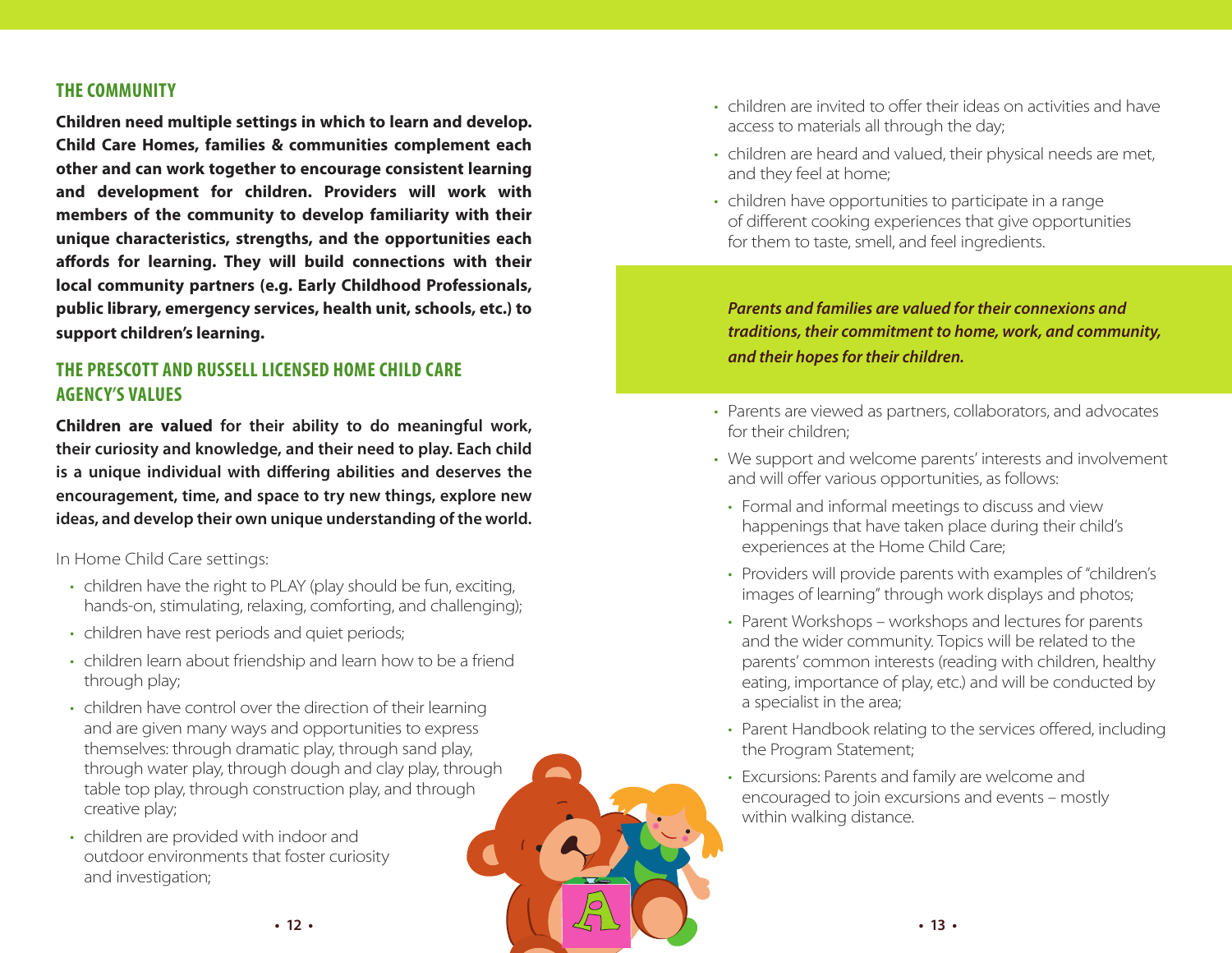*Providers are appreciated for their knowledge and values, their varied skills, their vision for children, their delight in seeing children learning, and their commitment to families.* 

**Home Child Care Providers are nurturers, guides, and co-learners in children's learning journey. They recognize and value children as individuals and as members within families, cultures, and communities – all of which bring diverse life experiences.**

In Home Child Care settings:

- Providers provoke, co-construct, and stimulate thinking and collaboration with the other children;
- Providers plan activities and experiences based on the child's interests and what is meaningful to them at the time;
- Providers listen, observe, and engage in dialogue with children. They document children's work;
- Providers are committed to sharing children's learning with parents and the community;
- Providers attend workshops each year to further their knowledge about children, their learning, and to be inspired;
- Providers are committed to reflection about their own practices and learning;
- Providers value the importance of good health and nutrition and provide opportunities that foster and support a healthy, active lifestyle.



*Our Early Years Services team is appreciated for their engagement in bringing the Ministry of Education's vision of early learning to fruition:*

- We believe in sharing our vision and passion for excellence in early childhood education with other Professionals relevant to the education of young children;
- We strive to provide continuing education relating to best practices for children;
- We use a team approach collaboration and open communication with children, families, Early Childhood Support Professionals, and the wider community – because it promotes the best outcomes for children's learning;
- We meet on a regular basis to discuss, plan, and reflect on our own work, as well as the work of the children and Providers.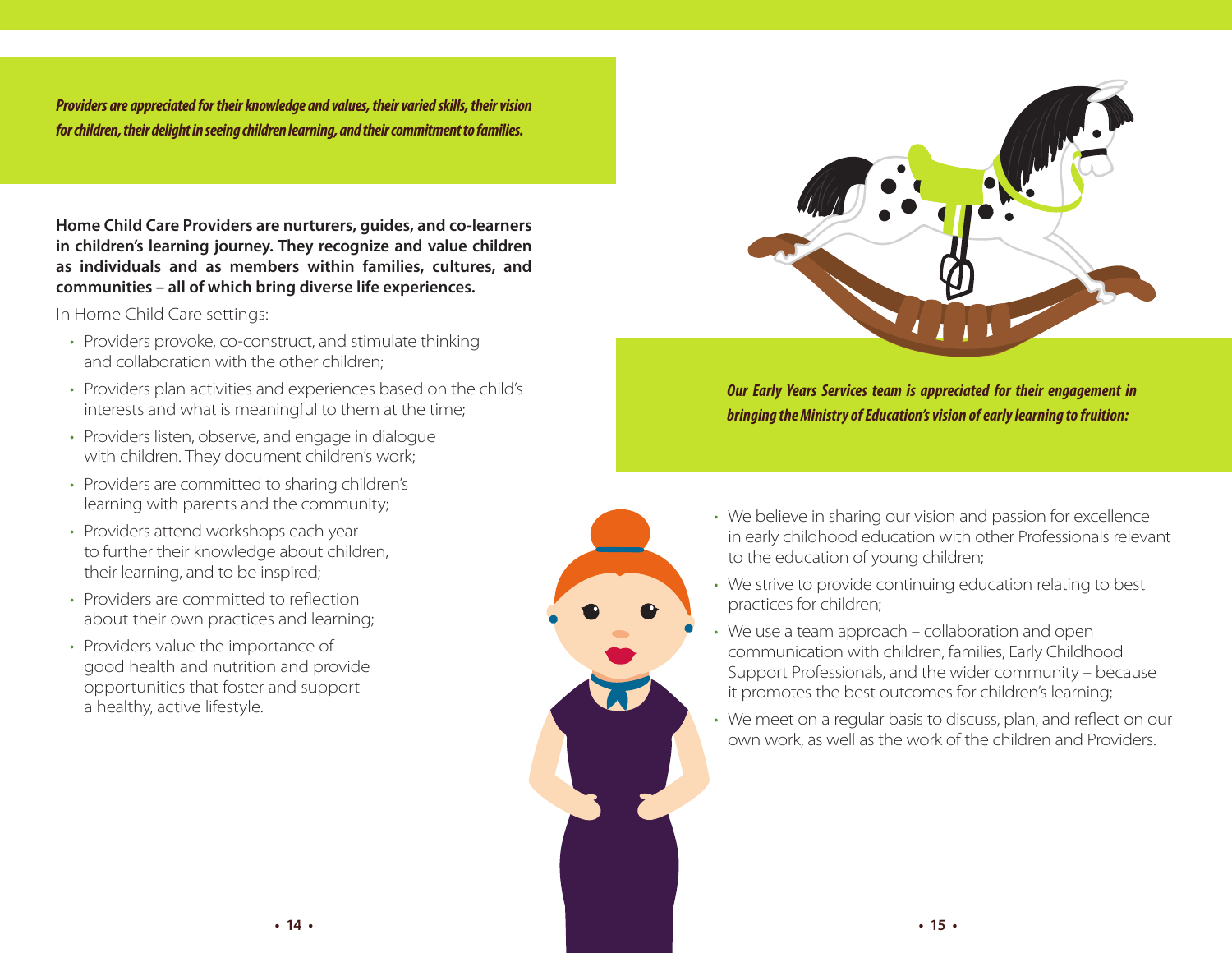# **NEXT STEP**

#### **If you have any questions, please feel free to contact us at 1-866-764-3434.**

**Should you be interested in becoming a Child Care Provider, please fill out the attached application form and return it to our Agency. The questions are designed to enable us to learn about your viewpoint on a variety of Child Care issues.**



# SAFETY CHECKLIST

**Child Care Providers must ensure the health and safety of children everywhere and at all times. To ensure the safety of the Child Care setting, the safety check must include the following:**

- No worn out electrical wires or overloaded electrical outlets
- Electrical outlets must be covered
- Cigarette butts, matches, ashtrays, lighters, or other smokers accessories must be kept out of sight
- Plastic bags must be kept out of reach of the children
- Knives and other sharp objects are to be kept out of children's reach
- Toxic plants are inaccessible to children
- Windows and screens must be well secured
- Stairways must have handrails and ramps
- Balcony doors are tightly closed and locked
- Safety pins or any other pointed objects must be inaccessible to children
- Whether your blinds or curtains are<br>new or old, do not leave cords hanging. Keep the cords high and out of the reach<br>of children
- Electrical appliances must be inaccessible to children
- Wood stoves, radiators, and fireplace must be used with supervision
- The following should be kept away from the children: medication, vitamins, beauty products, perfume, or objects like shaving blades
- Handles of pots and pans should be turned towards the back of the stove when cooking
- All cleaning materials, toxic products, soap, bleach, floor wax, paint, solvents, liquor, and plastic bags must be out of the reach of the children
- Safety locks must be on every cupboard containing dangerous products
- Toxic plants, such as poinsettias, dieffenbachia philodendron, etc., must be placed out of reach of the children (ex. on a high shelf)
- Purses should be kept out of reach of children
- Diaper bags should be kept out of reach of children
- Beauty products must be kept out of reach of children and not placed on a vanity or in the bathroom
- All toys must be kept clean and in good condition. They must be examined periodically for signs of wear and tear that could harm a child
- Freezers must be locked
- Tools must be out of reach of children
- Firearms and ammunition must follow the *Canadian Law on Gun Control* (locked, and ammunition kept separately)
- Security hooks must be on doors going to the basement and outside balconies
- Radiators and ventilators are to be used under adult supervision only
- Gas and oil must be kept in a safe area outside the house
- Stairways and exits must be safe, lit, and clean, and free of snow and ice in the winter time
- A list of emergency numbers, including those of persons or services, should be<br>placed near the telephone: Fire department, hospital, poison control<br>centre, Doctor, police services, parents<br>whose children are at the Child Care<br>Centre, ambulance or other means of<br>emergency transportation (e.g., taxi),<br>Child Care Agency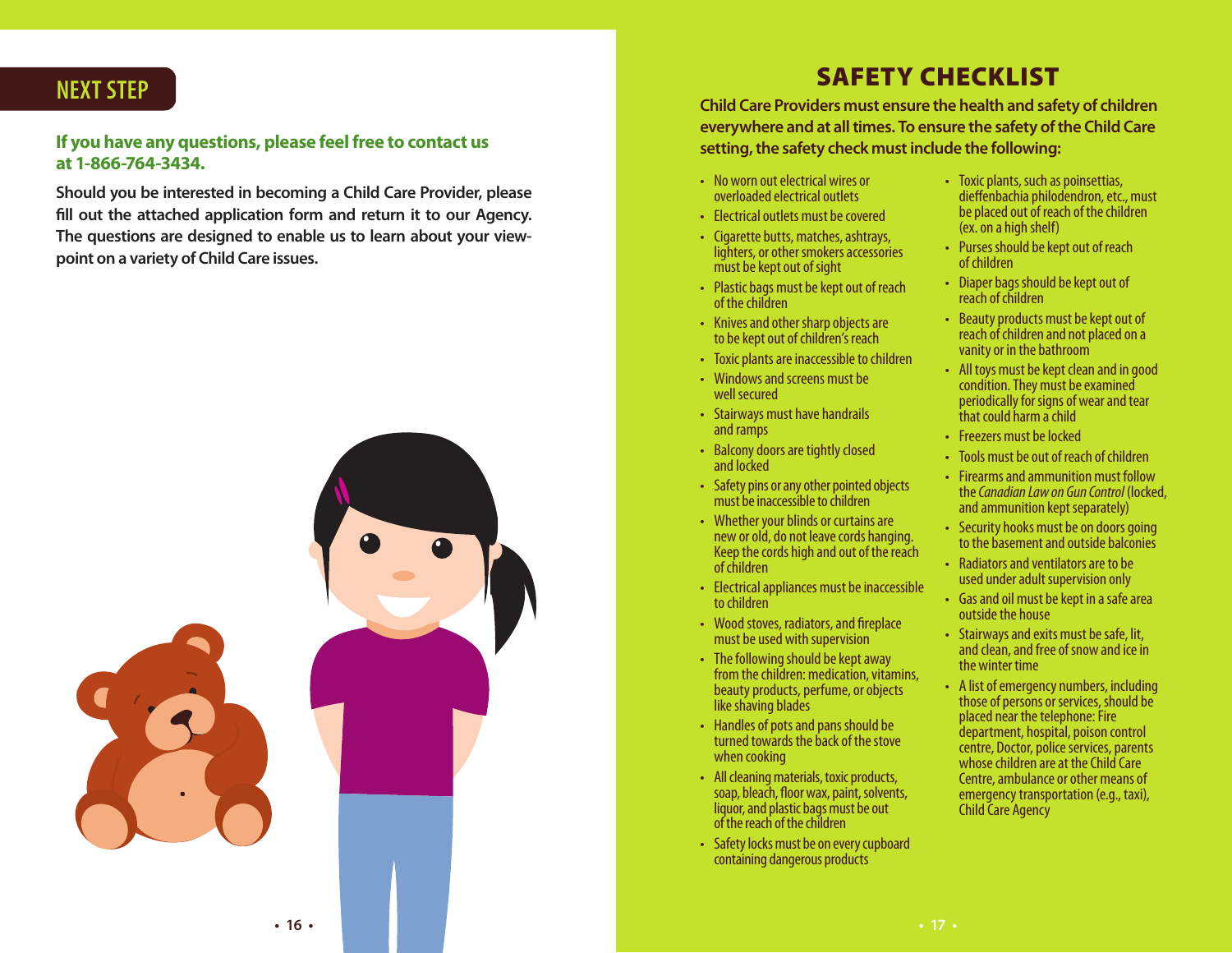# **THINGS EVERY CHILD CARE PROVIDER SHOULD DO**

- Supervise the children at all times
- Encourage the parents to visit at anytime
- Have educational toys that are safe and age-appropriate for the children
- Plan both active and quiet play times for the children
- Have quiet areas for naps and rest times
- Provide nutritious snacks and meals
- Schedule both indoor and outdoor activities
- Follow hygienic handwashing practices
- Keep updated contact emergency information for each family
- Have a First Aid kit and a fire extinguisher
- Have a working smoke detector on each floor
- Have immunization records for each child
- Be willing to obtain training on child development and other children's issues
- Welcome parents and talk with them about their child every day
- No smoking in the home while children are present, under the *Smoke-Free Ontario Act* (the Agency prioritizes non-smoking homes)
- Have animals vaccinated against rabies
- Carbon monoxide detector



# **GOOD TO KNOW**

#### **QUESTIONS PARENTS COULD ASK WHEN THEY VISIT YOU:**

- Why did you choose to be a Provider?
- What do you like most about your work?
- How long have you been a Provider?
- How many vacations do you take during the year?
- How many children do you care for?
- What are your opening and closing hours?
- Other than you, who might be present during the day?
- Are you a smoke-free home?
- Do you have animals?
- Have you received training in the field of early childhood?
- Have you received First Aid or CPR training?
- Do you participate in the Agency's workshops and training sessions?
- Can you describe your daily routine with the children?
- Is it possible to have a copy of your menu and program?
- My child will have access to which room/s in the home?
- Is there an outdoor space enabling children to do activities?
- What do you do when children do not want to sleep?
- What is your method of discipline?
- Do you have references from parents who have already used your service?
- Do you take the children on outings?
- Can I visit you with my child before signing the agreement?

### **WHAT THE PARENTS WILL OBSERVE:**

#### **In the home:**

- Well lit/natural light
- Organized
- Clean and safe indoors and outdoors
- Good playing space indoors and outdoors
- The children's crafts posted at the entrance or in the playroom
- Appropriate toys for each age group

#### **The Provider:**

- Welcoming
- Concerned
- Sweet
- Joyful
- Patient
- Well-organized
- Well-informed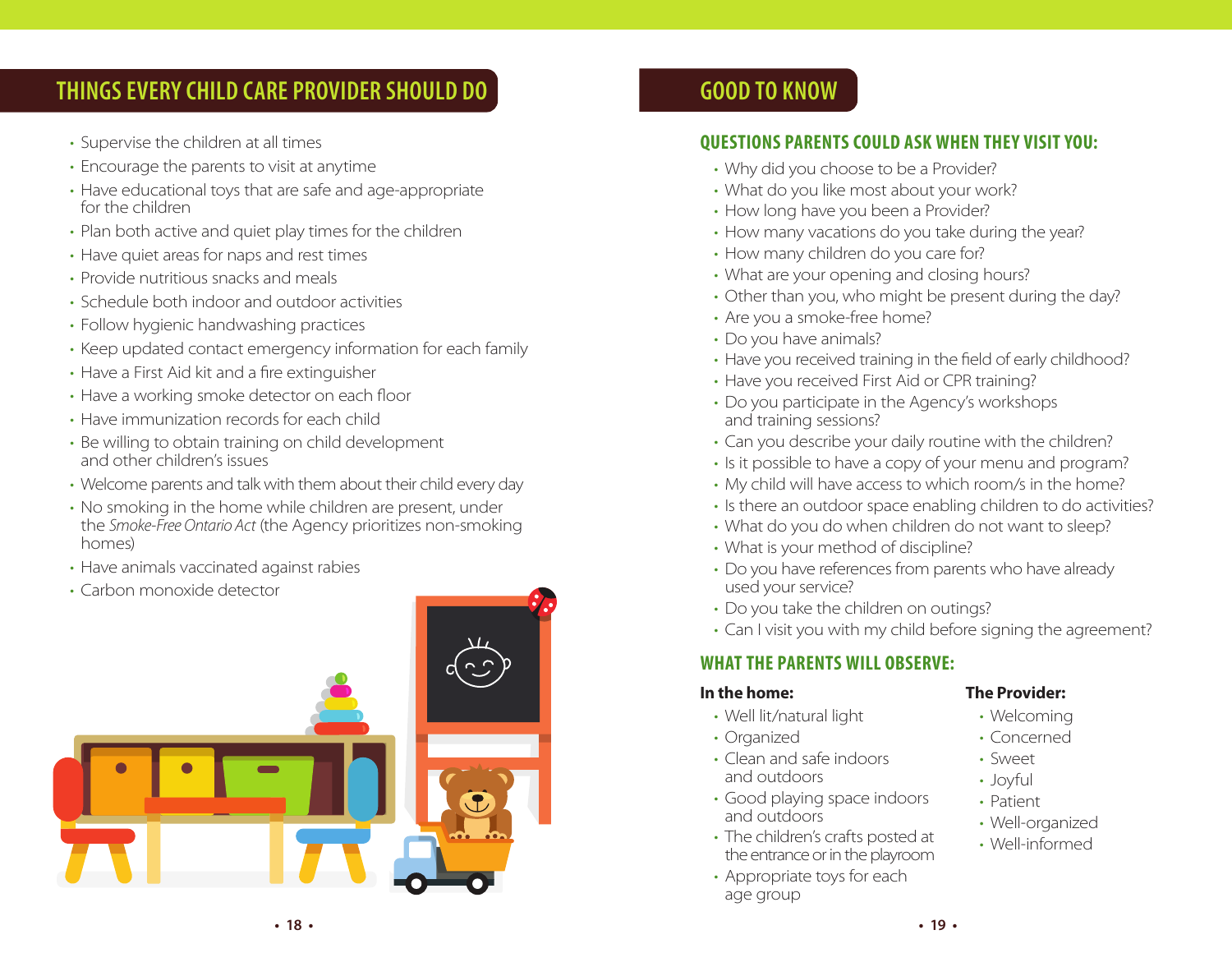# **DAILY RATES FOR HOME CHILD CARE CENTRES**

*(Effective January 1, 2022)*

|                                                                                                         | Per child |
|---------------------------------------------------------------------------------------------------------|-----------|
| Between 5 and 10 hours of care<br>For children from birth to 24 months<br>including 1 meal and 2 snacks | \$35.00   |
| Between 5 and 10 hours of care<br>For children aged 24 months and over<br>including 1 meal and 2 snacks | \$33.50   |
| Between 15 and 22 hours of care<br>including 3 meals and snacks                                         | \$56.00   |
| Between 2 and 5 hours of care<br>including 2 snacks                                                     | \$22.50   |
| Between 0 and 2 hours of care<br>including 1 snack                                                      | \$18.50   |
| One additional meal                                                                                     | \$6.50    |
| One additional hour of care                                                                             | \$7.00    |

# **TIPS FOR INTERVIEWING FAMILIES**

- Conduct the interview at a convenient hour if possible, either the weekend or in the evening, when the parents and child/ren can be present. Encourage them to visit the Home Child Care several times during opening hours.
- Have your materials nicely packaged in a presentation folder and ready to give to the parents. Take time to go over each form. This should include a copy of your daily routine, an example of your menus, your training certificates, First Aid Level C (AED) Certification, membership registrations, or other professional documents displayed so the parents can see them or kept in a binder.
- Have a list of questions to ask the parents (discuss rules and routines, hours of care, availability, needs specific to their child).
- Take the parents on a complete tour of your home, showing them every area of your home their child will use.
- Talk about the activities you do with the children, how you arrange for their naps, and so on. Encourage parents to ask questions as you go along.
- After the interview, take the time to reflect and ask yourself if you feel you can work with the family.
- References, where applicable.

# TELEPHONE DIRECTORY

| <b>HOME CHILD CARE AGENCY</b>                                                                     |                                 | 1-866-764-3434                                                                              |  |
|---------------------------------------------------------------------------------------------------|---------------------------------|---------------------------------------------------------------------------------------------|--|
| <b>CHILD CARE FEE SUBSIDIES</b>                                                                   |                                 | 1-866-764-3434                                                                              |  |
| <b>CHEO (CHILDREN'S HOSPITAL-OTTAWA)</b>                                                          |                                 | 613-737-7600                                                                                |  |
| <b>HAWKESBURY GENERAL HOSPITAL</b>                                                                |                                 | 1-800-790-8870<br>613-632-1111                                                              |  |
| <b>ONTARIO POISON CONTROL CENTRE</b>                                                              |                                 | 1-800-267-1373<br>613-737-1100                                                              |  |
| <b>TELEHEALTH ONTARIO</b>                                                                         |                                 | 1-866-797-0000                                                                              |  |
| <b>HEALTH UNIT</b>                                                                                | Casselman                       | 613-764-2841<br>Rockland 613-446-1400<br>Hawkesbury 613-632-4355<br>Cornwall 1-800-267-7120 |  |
| <b>VALORIS</b>                                                                                    | <b>Plantagenet</b><br>Casselman | 613-673-5148<br>613-764-0014                                                                |  |
| <b>ONTARIO PROVINCIAL POLICE</b>                                                                  |                                 | 1-888-310-1122                                                                              |  |
| <b>EARLYON CHILD</b><br><b>AND FAMILY CENTRE</b><br>(Resource centre for<br>parents and children) |                                 | 1-866-764-3434                                                                              |  |